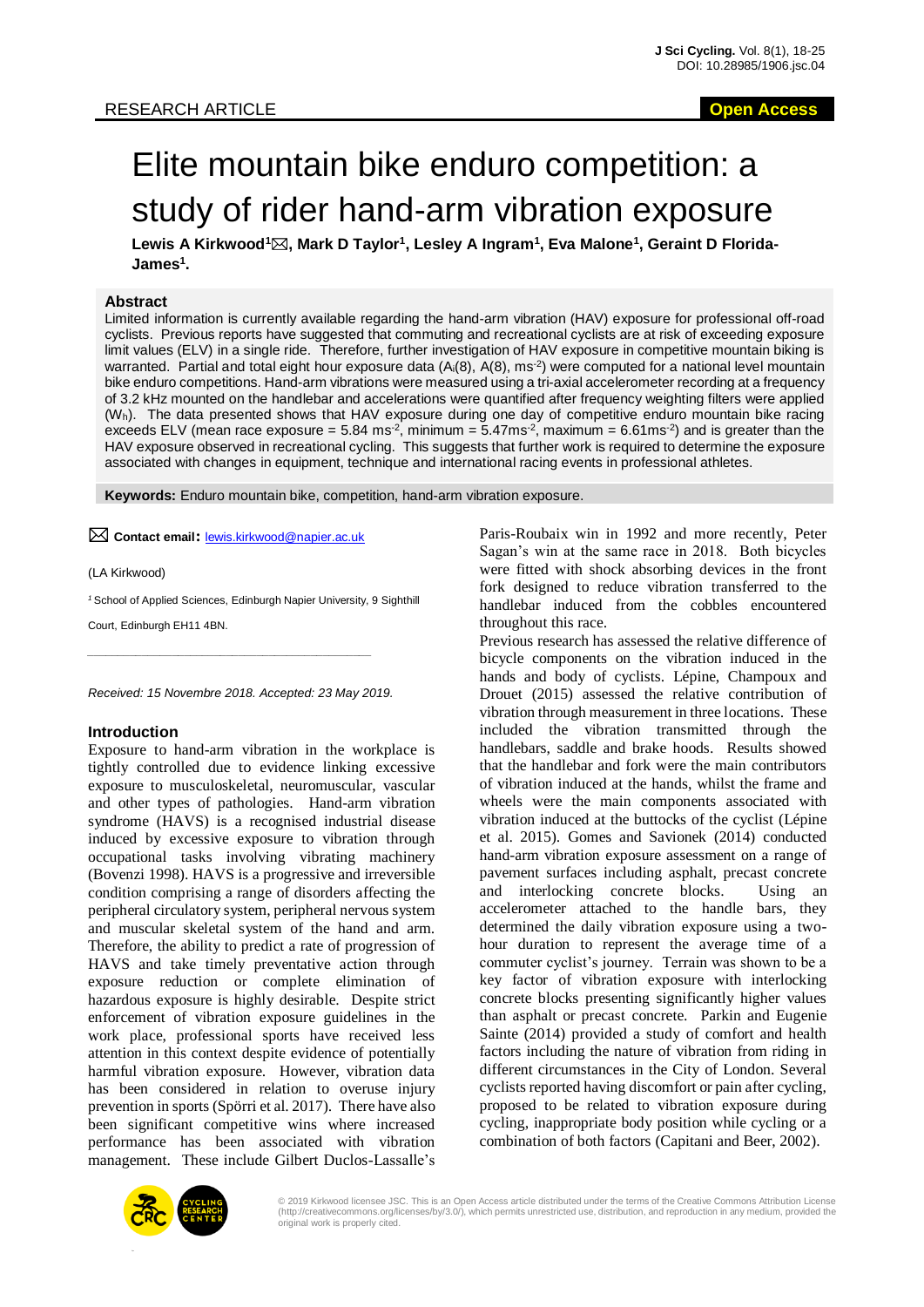Munera et al*.* (2014) summarised the different standards and guidelines associated with the evaluation of vibration and exposure limits whilst cycling. Focussing on performance athletes, they considered the application of European Directive 2002/44/EC (EC 2002) in defining the limits of exposure and action 'triggers' for safe exposure management in sport with particular reference to the exposure action value  $(EAV; 2.5 \text{ ms}^{-2})$ and the exposure limit value (ELV;  $5.0 \text{ ms}^{-2}$ ). In a limited number of studies on road cycling, harmful levels of hand-arm vibration have been reported when riding on cobbled surfaces where exposure limit values (ELV) values are exceeded in less than 20 minutes (Chiementin et al. 2013; Duc et al. 2016; Taylor et al. 2018). This is particularly concerning as riders competing in races such as the Paris-Roubaix spend ~90 minutes riding on cobblestones and are therefore subjected to harmful levels of hand-arm vibration.

Despite the broad range of research concerning road or commuter cycling, to the authors' knowledge, there has been no attention given to the hand-arm and handtransmitted vibration that mountain bike enduro athletes are exposed to. Additionally, studies that have explored magnitude of vibration experienced by downhill (Hurst et al. 2013) and cross-country riders (Macdermid et al. 2014, 2015) were limited by the fact that they did not meet the analysis requirements of hand-arm vibration exposure in compliance with of the international standard BS EN ISO 5349-1:2001. In particular, there has been limited attention to measurement of the appropriate frequency range and the application of the appropriate weighting filters within the previous work.

Enduro mountain bike races are composed of a series of timed, predominantly downhill race stages on challenging downhill terrain linked by non-competitive, primarily uphill, transition sections (Enduro World Series 2018). The physiological demands of elite enduro competition requires a large aerobic capacity with intermittent anaerobic contribution coupled with the ability to navigate technical terrain at high speed (Hassenfratz et al. 2012; Kirkwood et al. 2017). This latter study also demonstrated that faster riders experienced greater vibration exposure values (r.m.s. ms-2 ) over the duration of an international enduro race stage, though no detailed vibration analysis was presented. The extreme terrain, high velocities and prolonged duration warrant further investigation of hand-arm vibration in enduro mountain bike competition. Therefore, the aim of the present study was to assess the hand-arm vibration exposure associated with enduro mountain bike competition.

# **Methods**

# **Participants**

Two male elite enduro athletes (athlete no. 1 age  $= 24$ years; athlete no. 2 age = 31 years) who were either currently or recently professional athletes and previously placed in the top 10 overall positions at an Enduro World Series race were recruited for this study. Ethical approval for this study was granted by the [organisation name withheld for purposes of blind

review] ethics committee in accordance with the World Medical Association Declaration of Helsinki (World Medical Association 2001). Written and verbal consent was obtained from both participants prior to commencement of data collection.

## **Table 1.** Distance, elevation and gradient details for SES race event.

| <b>Section</b> | <b>Distance</b><br>(km) | <b>ΔElevation</b><br>(m) | <b>Gradient</b><br>(%) |
|----------------|-------------------------|--------------------------|------------------------|
| Entire course  | 33.8                    | 1579                     |                        |
| Stage 1        | 1.12                    | $-297$                   | $-26.5$                |
| Stage 2        | 1.05                    | $-221$                   | $-21.1$                |
| Stage 3        | 1.58                    | $-198$                   | $-12.6$                |
| Stage 4        | 2.52                    | $-308$                   | $-12.2$                |
| Stage 5        | 1.43                    | $-331$                   | $-23.1$                |

| Table 2. Summary of distance, elevation and gradient for BC race event. |  |  |
|-------------------------------------------------------------------------|--|--|
|                                                                         |  |  |

| <b>Section</b> | <b>Distance</b><br>(km) | <b>AElevation</b><br>(m) | <b>Gradient</b><br>$(\%)$ |
|----------------|-------------------------|--------------------------|---------------------------|
| Entire course  | 52.2                    | 1493                     |                           |
| Stage 1        | 0.99                    | $-157$                   | $-15.9$                   |
| Stage 2        | 1.38                    | $-298$                   | $-21.5$                   |
| Stage 3        | 1.40                    | $-292$                   | $-20.9$                   |
| Stage 4        | 0.72                    | $-215$                   | $-29.9$                   |
| Stage 5        | 0.76                    | $-153$                   | $-20.2$                   |
| Stage 6        | 0.60                    | $-114$                   | $-19.1$                   |

#### **Assessment of vibration: track and bicycle details**

Vibration exposure data was collected during two national level enduro races; a round of the Scottish Enduro Series (SES) and the British Enduro Championship Race from the same year (BC). Elevation and distance profiles of each race event are provided in Figures 1 and 2. Data concerning the elevation, distances covered and gradients for the BC and SES stages are provided in Tables 1 and 2. The athletes rode their own bicycles (all size large) which were set up to personal preference as detailed in Table 3. Athlete 1 (A1) rode a bicycle with 584mm outer diameter rims (650b) front and rear in both events while athlete 2 (A2) rode a 650b bicycle during SES and a bicycle with 622mm outer diameter rims (29er) front and rear during BC. The SES race consisted of five race stages over a distance of 33.8km with a total elevation gain of 1579m. The BC race consisted of six race stages within a 52.2km course featuring 1493m elevation gain.

## **Assessment of vibration: accelerometer and mounting position**

A proprietary three-axis accelerometer and data logger (Axivity AX-3) was selected as a robust and compact measurement device with suitable overall dimensions and data storage capability. The device sample rate was 3.2 kHz with a range of  $\pm 16$ g.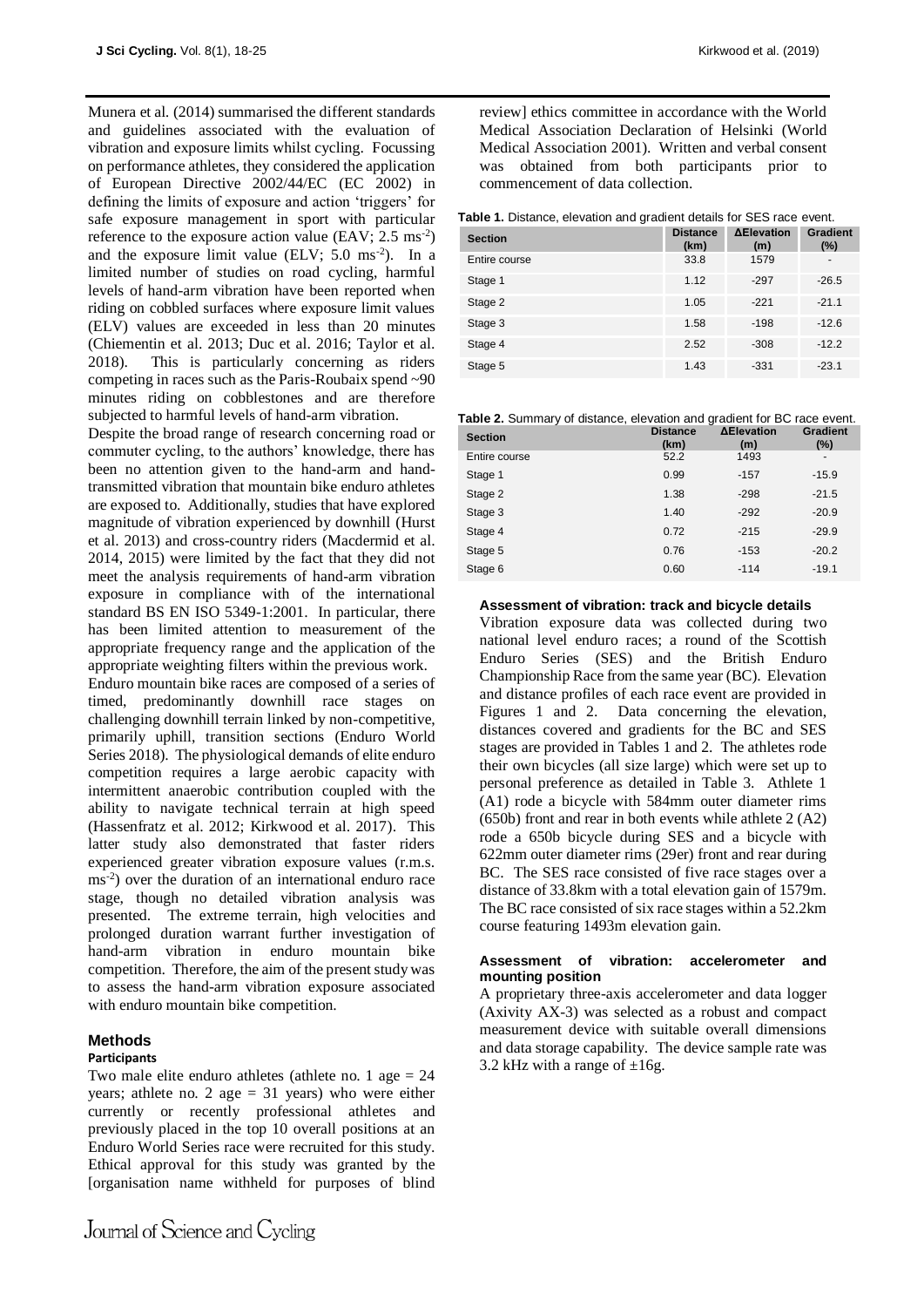

It is essential that human vibration exposure is quantified by the vibration conditions at the interface between the environment and the human body: not by the vibration at any other arbitrary position on the body or in the vibration environment (Griffin 1990). However, due to the need to avoid potential interference with the riders hand grip and control ergonomics under racing conditions, a compact, lightweight and generic handle bar mount adaptor was utilised. Due to the low mass of

the combined mount and accelerometer  $(26.432g < 5\%$ of the handle bar, refer to BS EN ISO 5349-2:2001, Clause 6.1.5), it was deemed not to affect the vibration characteristics of the handlebars. The accelerometer mount was positioned in close proximity to the handlebar grip. The bespoke accelerometer mount was constructed from a stereolithography file using a 3D printer (Makerbot Replicator 2) and was printed from acrylonitrile butadiene styrene (ABS) thermoplastic

**Table 3.** Details of participants, bicycle components and set-up. Note: Total mass (kg) refers to the mass of the athlete wearing cycling equipment and total cycling mass (kg) refers to the combined weight of athlete wearing cycling equipment and the bicycle.

|                                 |                           | <b>Scottish Enduro Series</b> | <b>British Championships</b> |                              |  |
|---------------------------------|---------------------------|-------------------------------|------------------------------|------------------------------|--|
| Participant                     | $\mathbf{1}$              | 2                             | $\mathbf{1}$                 | 2                            |  |
| Height (cm)                     | 181                       | 182.3                         | 181                          | 2                            |  |
| Total mass (kg)                 | 78.9                      | 80.4                          | 77.5                         | 182.3                        |  |
| Bike mass (kg)                  | 15.2                      | 15.5                          | 14.8                         | 81.5                         |  |
| Total cycling mass (kg)         | 94.1                      | 95.9                          | 92.3                         | 15.9                         |  |
| Tyre pressure (front/rear; psi) | 22/27                     | 18/20                         | 22/26                        | 97.4                         |  |
| Fork pressure (psi)             | 75                        | 77                            | 75                           | 20/20                        |  |
| Fork suspension travel (mm)     | 170                       | 160                           | 170                          | 70                           |  |
| Wheelsize                       | 650b                      | 650b                          | 650b                         | 160                          |  |
| Frame                           | Ibis Mojo HD4             | Ibis Mojo HD4                 | Ibis Mojo HD4                | 29                           |  |
| Fork                            | Fox 36                    | Fox 36                        | <b>Fox 36</b>                | Ibis RipMo                   |  |
| <b>Shock</b>                    | Fox Float X2              | Fox Float X2                  | Fox Float X2                 | Fox 36                       |  |
| <b>Handlebars</b>               | Joystick Analog<br>Carbon | Joystick Analog Carbon        | Joystick Analog<br>Carbon    | Fox Float<br>X <sub>2</sub>  |  |
| <b>Stem</b>                     | Joystick Analog<br>50mm   | Joystick Analog 50mm          | Joystick Analog<br>50mm      | Joystick<br>Analog<br>Carbon |  |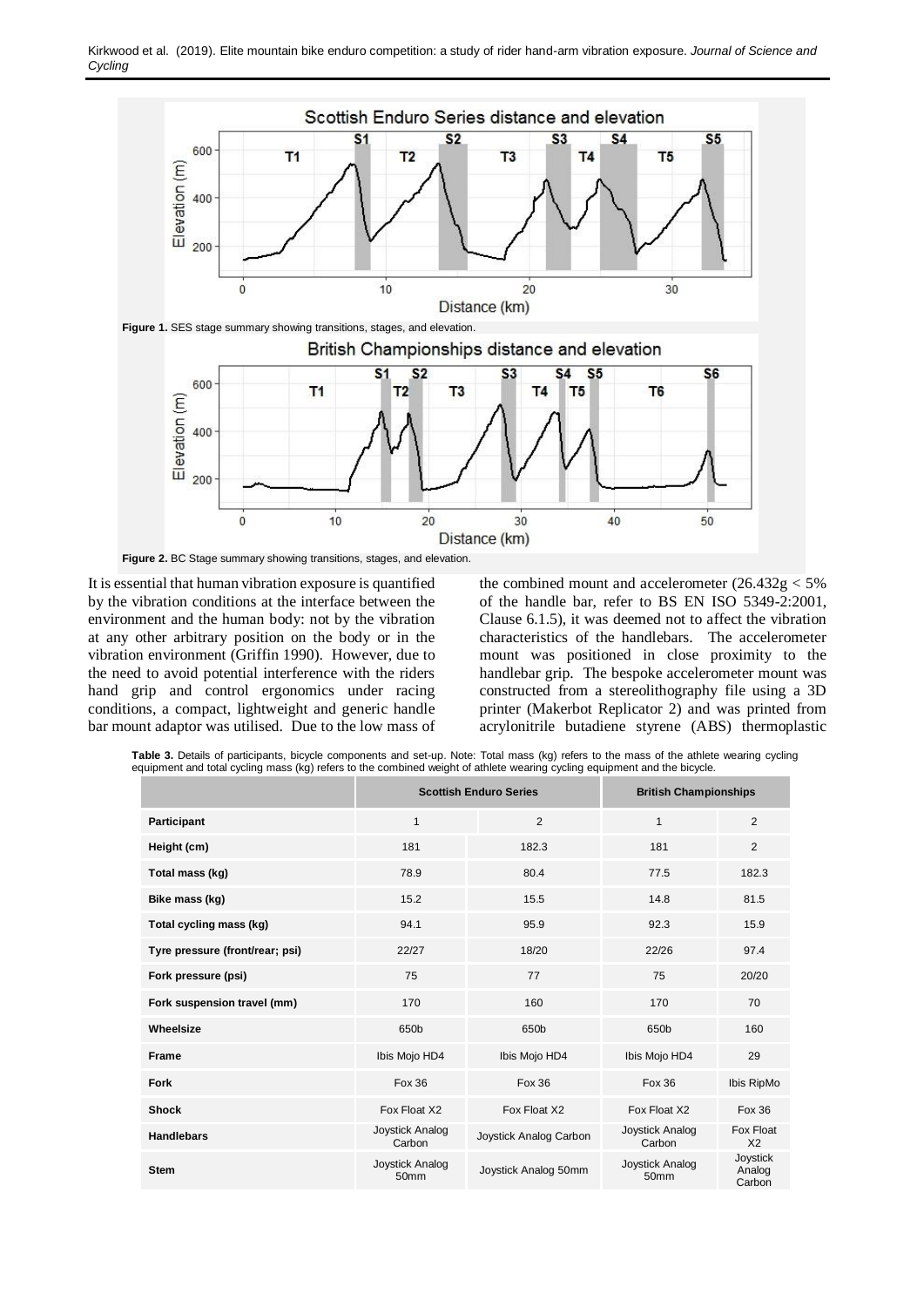polymer. Figure 3 shows the adaptor dimensions. Figure 4 shows the position of the accelerometer mount on the handlebar.

#### **Assessment of vibration: signal processing and analysis**



**Figure 3.** (i) Front and (ii) end elevation of handle bar accelerometer mount showing apertures for fixing ties and orientation of measurement



**Figure 4.** In-situ handle bar accelerometer mount showing proximity to hand grip.

Digital signal processing was undertaken using Matlab 2018b. Toolbox add-ons included the Control System Toolbox (Version 10.2), Digital Signal Toolbox (Version 9.4) and Signal Processing Toolbox (Version 7.4). Digital filters  $(W_h)$  were constructed in accordance with ISO 5349 (BSI 2001) using continuous time transfer functions. The current research considers the application of European Directive 2002/44/EC (EC 2002) to mountain bike enduro race events. Therefore, daily vibration exposure is considered in the present study with reference to the exposure action value (EAV  $= 2.5$  ms<sup>-2</sup>) and the exposure limit value (ELV  $= 5.0$  ms<sup>-1</sup>  $^{2}$ ).

Each racing stage of the race was considered as a discrete operation and as a partial vibration exposure (Ai(8)). Transition stages were not included in the present analysis. However, despite riders not racing, these stages may also contribute to additional partial vibration exposure over the duration of the race. The r.m.s. acceleration values (Equation 1) were calculated for each rider on each race stage (Scottish Enduro Series, Stage 1-5 and British Championship Stage 1-6).

The r.m.s. acceleration value was calculated using:

$$
a_{hv} = \sqrt{a_{hwx}^2 + a_{hwy}^2 + a_{hwx}^2}
$$

Equation 1

where  $a_{hv}$  is the total vibration value (frequencyweighted acceleration sum), *ahwx*, *ahwy* and *ahwz* are the single axes acceleration values for the axes denoted *x*, *y* and *z*.

Amplitude analysis was conducted using the mean value, standard deviation, root-mean-square (r.m.s.) and root-mean-quad (r.m.q.). For the time series sampled for a period of time, Ts, at fs samples per second with a total of N samples data values  $x(i)$ , where  $i = 1$  to N, the mean value  $(x')$  is calculated as:

$$
x' = \frac{1}{N} \sum_{i=1}^{i=N} x(i)
$$

Equation 2

The standard deviation is calculated as:

$$
\sigma = \left\{ \frac{1}{N} \sum_{i=1}^{i=N} [x(i) - x']^2 \right\}^{1/2}
$$

Equation 3

The root-mean-square (r.m.s.) value, is calculated as:

$$
r.m.s. = \left[\frac{1}{N}\sum x^2(i)\right]^{1/2}
$$

Equation 4

The root mean quad (*r.m.q.*) considers the *r.m.s*. acceleration raised to the fourth power and ensures that consideration is given to the peaks in the acceleration levels. The authors propose the use of the r.m.q., alternatively known as the vibration dose value (VDV) and commonly used in whole body vibration analyses, as an indicator of the peak vibrations (or shock) experienced by the rider. The root-mean-quad is calculated as:

$$
r.m. q. = \left[\frac{1}{N}\sum x^4(i)\right]^{1/4}
$$

Equation 5

The exposure time for each stage was calculated in accordance with the official event times provided by the race organiser. The partial exposure time for each race stage (Equation 2) was then combined to calculate the 8 hour energy equivalent vibration total value (Equation 3). This value can then be considered to be the race vibration exposure value. To facilitate comparison between the different stages and evaluate the individual contribution, each stage was considered as a partial stage vibration exposure calculated as: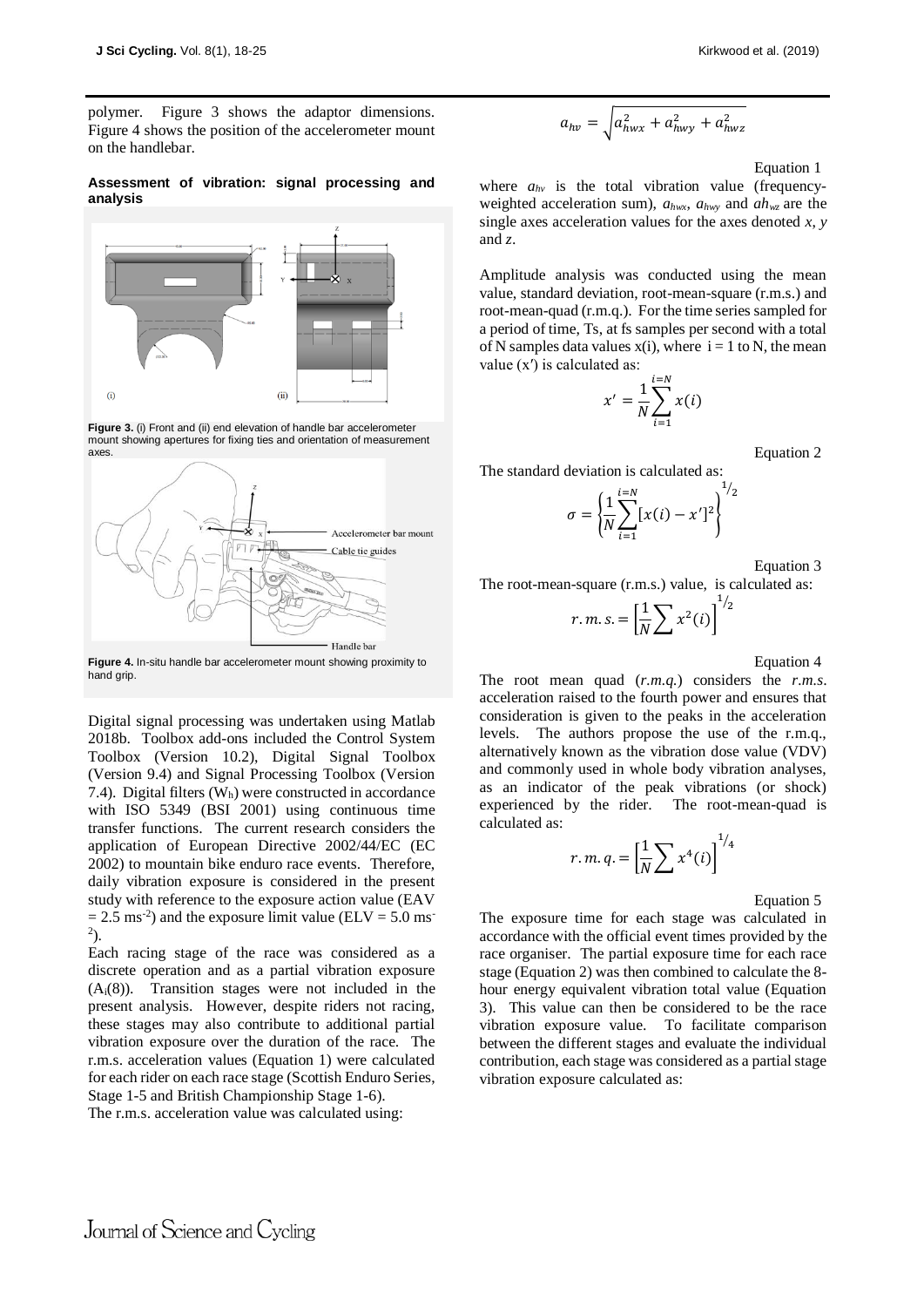$$
A_{i,stage}(8) = a_{hvi} \sqrt{\frac{T_i}{T_0}}
$$

Equation 6

The race exposure (considering racing stages only) has been calculated in the similar manner to the calculation of a daily vibration (BSI 2015) considering the summation of the partial exposure values as:

$$
A_{race}(8) = \sqrt{\sum_{i=1}^{n} A_i^2(8)}
$$

Equation 7

The daily vibration exposure for the rider would include all race stages, transition stages and all riding throughout the entire day. Due to the data storage requirements of recording a rider's entire daily vibration exposure, race stage vibration exposure has been considered for the present study. Frequency-weighted partial vibration exposure values (r.m.s., ms<sup>-2</sup>) are calculated by applying the  $W_h$  weighting filter (BSI 2001). The human sensitivity to vibration depends on (i) the frequency, (ii) the direction of vibration, both translational and rotational and (iii) the posture of the human (Giubilato & Petrone 2012). Frequency weighting curves consider these aspects of human sensitivity. The frequencyweighting and band-limiting filter reflected the assumed importance of the different frequencies in causing injury to the hand and arms. Band-limiting high-pass and lowpass filters are used to restrict the measured value of vibration frequencies. These filters were realised using digital methods and applied using a Matlab 2018b programme. The characteristics of the *W<sup>h</sup>* filter are provided in Annex A of BS EN 5349-1:2001 (BSI 2001).

## **Results**

The athletes successfully finished both race events and provided complete data sets. Both athletes finished in the top 10 overall positions at both race events, highlighting the elite status of these athletes. The athletes provided permission for these details to be included as it is realised that they could potentially be identifiable from these data. Details of overall race and individual stage performance are provided in Table 4.

Table 5 provides the overall stage time (*r.m.s*). vibration exposure for the duration of the stage including the mean (*x'*), standard deviation (*σ*), root-mean-quad (*r.m.q.*) and partial vibration exposure  $(A_{i,stage} (8))$ . The race vibration exposure for both athletes in both the British Championship and Enduro Series races was in excess of the ELV (5.0 ms-2 ) in accordance with EC Directive 2002/44/EC.

Both athletes experienced lower vibration exposure at BC compared to SES. The faster rider (A1) also presented larger stage and overall race vibration exposure values throughout both races and all stages with the exception of BC stage 2. The greatest race vibration exposure value was experienced by A1 at SES  $(A<sub>race</sub>(8) = 6.97 \text{ ms}^{-2})$  while the lowest vibration exposure was A2 at BC  $(A<sub>race</sub>(8) = 5.47 \text{ ms}^{-2})$ . Figure 5 and Figure 6 show the time domain data for the maximum and minimum partial vibration (stage)

| Athlete/race       |                   | t              | $\mathbf{x}^{\prime}$ | $\sigma$ | r.m.s.   | r.m.q.   | $A_i(8)$       | $A_i^2(8)$               |          |
|--------------------|-------------------|----------------|-----------------------|----------|----------|----------|----------------|--------------------------|----------|
|                    |                   |                |                       | $(ms-2)$ | $(ms-2)$ | $(ms-2)$ | $(ms^{-1.75})$ | $(ms-2)$                 | $(ms-2)$ |
|                    |                   | S <sub>1</sub> | 138.90                | 27.05    | 17.73    | 32.34    | 42.35          | 2.25                     | 5.04     |
|                    |                   | S <sub>2</sub> | 186.80                | 21.87    | 18.32    | 30.61    | 43.18          | 2.46                     | 6.08     |
|                    |                   | S <sub>3</sub> | 242.17                | 25.82    | 17.51    | 31.20    | 41.38          | 2.86                     | 8.18     |
| A1 BC              |                   | S <sub>4</sub> | 141.11                | 26.61    | 17.51    | 31.85    | 41.55          | 2.23                     | 4.97     |
|                    |                   | S <sub>5</sub> | 127.44                | 26.72    | 17.19    | 31.77    | 41.29          | 2.11                     | 4.47     |
|                    |                   | S <sub>6</sub> | 92.08                 | 26.48    | 17.25    | 31.60    | 41.07          | 1.79                     | 3.19     |
|                    | <b>Total race</b> |                | $\sim$                | $\sim$   | $\sim$   | $\sim$   | $\sim$         | $\overline{\phantom{0}}$ | 5.65     |
|                    |                   | S <sub>1</sub> | 159.91                | 23.28    | 15.55    | 27.99    | 36.85          | 2.09                     | 4.35     |
|                    |                   | S <sub>2</sub> | 214.58                | 25.51    | 17.16    | 30.75    | 40.38          | 2.65                     | 7.04     |
| A <sub>2</sub> BC  |                   | S <sub>3</sub> | 266.98                | 23.22    | 16.10    | 28.25    | 37.76          | 2.72                     | 7.40     |
|                    |                   | S <sub>4</sub> | 158.21                | 23.62    | 15.71    | 28.37    | 37.46          | 2.10                     | 4.42     |
|                    |                   | S <sub>5</sub> | 140.44                | 23.78    | 15.73    | 28.51    | 37.15          | 1.99                     | 3.96     |
|                    |                   | S <sub>6</sub> | 100.84                | 23.37    | 15.54    | 28.06    | 37.12          | 1.66                     | 2.76     |
|                    | <b>Total race</b> |                | $\sim$                | $\sim$   | $\sim$   | $\sim$   | $\blacksquare$ | $\blacksquare$           | 5.47     |
|                    |                   | S <sub>1</sub> | 195.47                | 26.24    | 17.87    | 31.75    | 41.79          | 2.62                     | 6.84     |
|                    |                   | S <sub>2</sub> | 266.35                | 23.56    | 16.52    | 28.77    | 38.98          | 2.77                     | 7.66     |
| A1 SES             |                   | S <sub>3</sub> | 259.95                | 27.75    | 18.59    | 33.40    | 43.57          | 3.17                     | 10.07    |
|                    |                   | S <sub>4</sub> | 455.26                | 24.79    | 16.35    | 29.69    | 39.18          | 3.17                     | 10.03    |
|                    |                   | S <sub>5</sub> | 233.33                | 27.38    | 19.20    | 33.44    | 44.43          | 3.01                     | 9.06     |
|                    | <b>Total race</b> |                | $\sim$                | $\sim$   | $\sim$   | $\sim$   | $\sim$         | $\blacksquare$           | 6.61     |
|                    |                   | S <sub>1</sub> | 202.27                | 22.86    | 15.87    | 27.83    | 36.99          | 2.33                     | 5.44     |
| A <sub>2</sub> SES |                   | S <sub>2</sub> | 273.32                | 20.42    | 14.16    | 24.85    | 33.37          | 2.42                     | 5.86     |
|                    |                   | S <sub>3</sub> | 270.20                | 22.99    | 15.32    | 27.63    | 36.20          | 2.68                     | 7.16     |
|                    |                   | S <sub>4</sub> | 485.55                | 20.58    | 13.44    | 24.58    | 32.30          | 2.62                     | 6.87     |
|                    |                   | S <sub>5</sub> | 245.58                | 23.08    | 15.66    | 27.89    | 36.85          | 2.58                     | 6.63     |
|                    | <b>Total race</b> |                |                       |          |          |          |                | $\blacksquare$           | 5.65     |

Table 5. Summary of vibration analysis results from British championship (BC) and Scottish Enduro Series (SES). S = stage, A1 = athlete 1, A2 = athlete 2.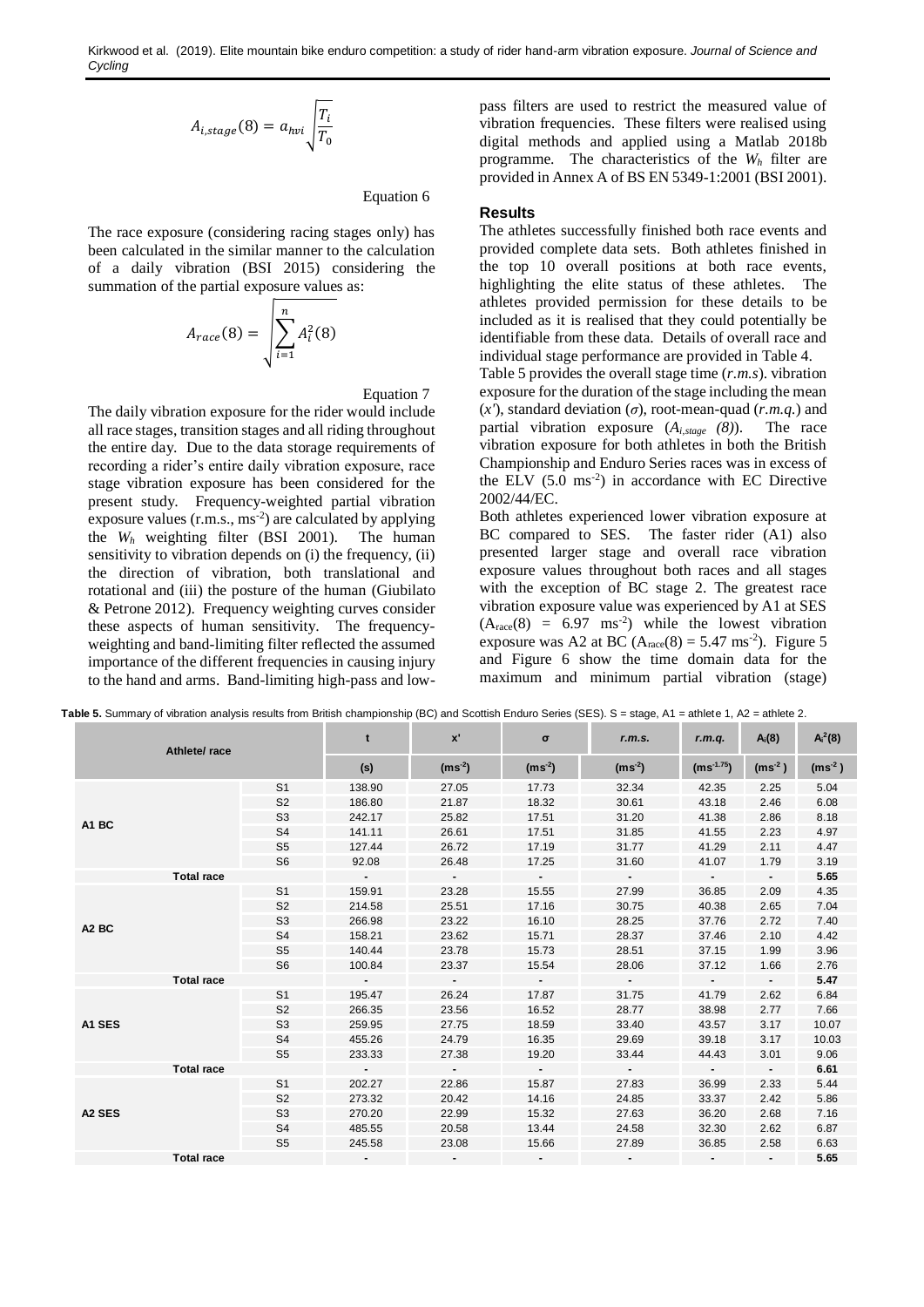



**Figure 10.** Power spectral analysis for BC A2, Stage 6.

exposures. Figure 5 shows a peak value of the total vibration (frequency-weighted acceleration sum) of 144.14 ms-2 . Figure 6 shows a peak value of the total vibration  $(a_{hv})$  of 126.15 ms<sup>-2</sup>. Interestingly, the r.m.q. results for BC A1 Stage 2 show that the course has more peak acceleration values despite the r.m.s. value being lower than the other stages in the race. Furthermore, BC Stage 6 also shows a considerable amount of shock impacts with high VDV of  $37.12 \text{ ms}^{-1.75}$  in comparison with the other stages in race.

Figure 7 and Figure 8 show the frequency domain data for the two stages in the SES and BC races. The race stage (A1, SES, Stage 4) with the higher partial stage vibration exposure shows a reduced magnitude of vibration in comparison with the lower partial stage vibration exposure (A2, BS, Stage 5). Power spectral density has been used to compare the power in each of the example vibration signals.

The power spectral analysis are shown in Figure 9 and 10 for the British Championship Stage 6. They show how power of the vibration signal is distributed over frequency by constructing a power spectral density. Figure 9 shows the spectral analysis for rider A1 on Stage 6 ( $t = 92.08$  s). Considering the power from 6.3 Hz to 1259 Hz, the total power in the vibration was 22.33 dBHz. Considering a range of 6 Hz to 80 Hz, the total power in the vibration 22.29 dBHz. Three peak frequencies were identified at 18.75 Hz (-9.23 dBHz), 31.25 Hz (-9.30 dBHz) and 50 Hz (-21.25 dBHz). Figure 10 shows the spectral analysis for rider A2 on Stage 6 (t = 100.84 s). Considering the power from 6.3 Hz to 1259 Hz, the total power in the vibration was 21.13 dBHz. Considering a range of 6 Hz to 80 Hz, the total power in the vibration 21.10 dBHz. A peak frequency



was identified at 37.50 Hz (-12.82 dBHz). Power spectral analysis may provide insights into the performance of the suspension and rider in relation to monitoring power and peak frequencies. These may contribute to assessing the overall physical impact of the stage (or race) on the hand-arm system and provide understanding of how vibration analysis may contribute to reducing the potential for harm and improving performance. Monitoring hand-arm vibration exposure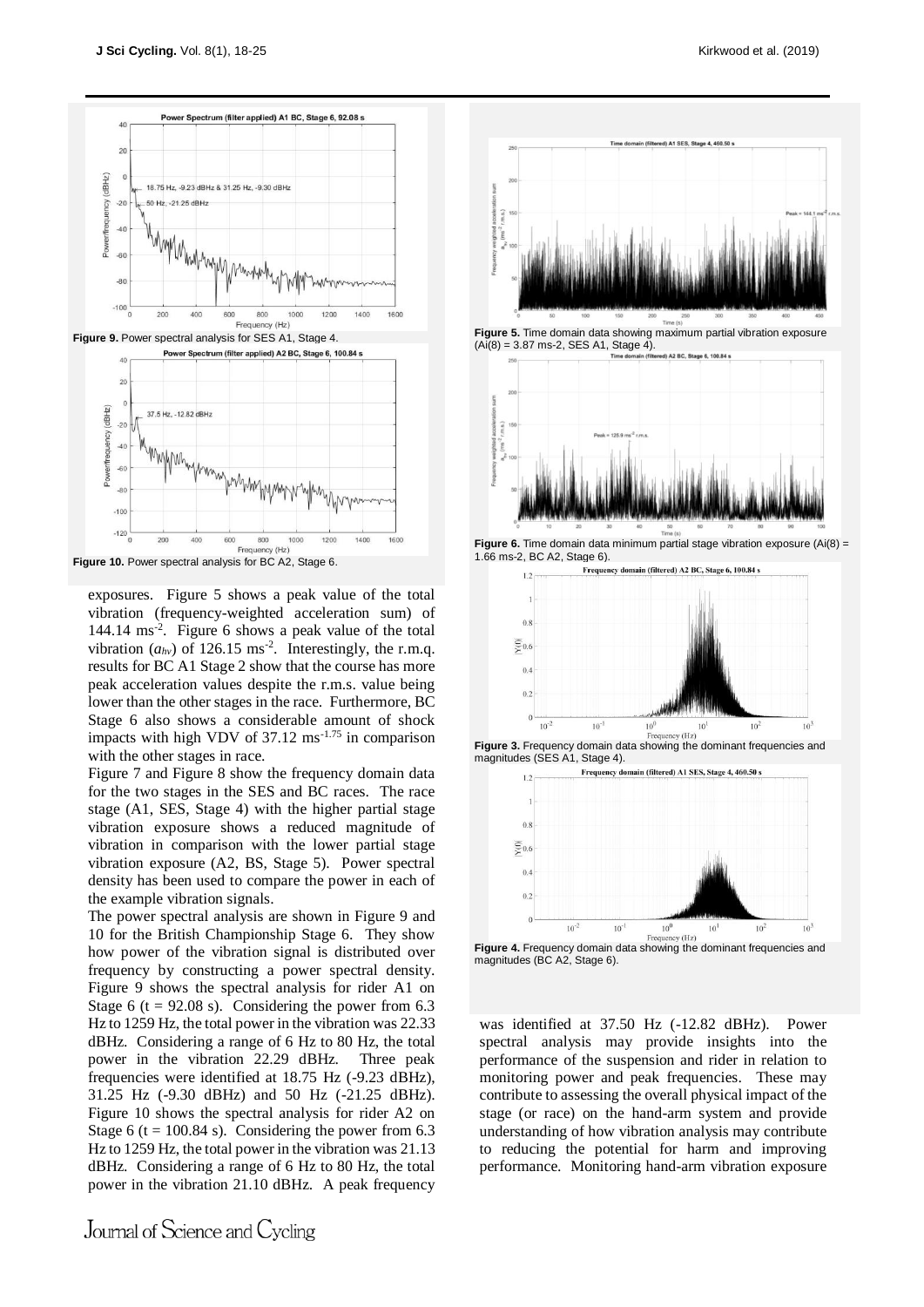may contribute to a riders' ability to sustain competitive performance.

# **Discussion**

The results presented in this study suggest that elite enduro mountain bike athletes are exposed to potentially harmful levels of hand-arm vibration during the race stages of an enduro event. As the total race vibration exposure  $(A(8))$  is exceeded at each event for both athletes, prolonged or repeated exposure to such levels of vibration could potentially lead to the development of vibration related pathologies such as ulnar nerve compression (Patterson et al. 2003) or HAVS (Bovenzi, 1998). Under the control of vibration at work regulations adopted in industrial sectors, employers have an obligation to ensure they take immediate action to reduce exposure to below the limit value. Furthermore, they should introduce a programme of controls or new equipment to eliminate risk, or to reduce exposure to as low as reasonably practicable.

As the competitive season spans March to November and athletes potentially train on similar terrain at similar velocities it appears that prolonged exposure is a likely scenario, however more work is required to investigate this suggestion. The findings of this paper are aligned with those of (Duc et al. 2016) who showed that ELV for hand arm vibration was exceeded during a cobbled road cycling event. However, the vibration exposure values presented here are significantly greater than those observed in cycling on a range of surfaces on a commuting bicycle (Taylor et al. 2018). This suggests that mountain bike athletes are at an increased risk of exposure to potentially harmful levels of hand arm vibration, particularly when taking a longer-term view of chronic exposure.

As the addition of vibration to cycling at fixed power output reduces time to exhaustion and increases oxygen uptake (Rønnestad et al. 2018; Samuelson et al. 1989a), these findings suggest that vibration exposure is a key component of physiological workload during elite enduro mountain bike racing. The findings presented here also support previous work suggesting that faster riders encounter greater exposure to hand arm vibration (Duc et al. 2016; Kirkwood et al. 2017). The only exception observed in this study is the lower partial vibration exposure reported by the faster rider during BS stage 2. The cause of this result is not clear, though may be related to line choice, mechanical malfunction or rider error. Prolonged vibration exposure reduces motor output during maximal voluntary contractions (Bongiovanni et al. 1990) and further reduces endurance of maximal isometric contraction (Samuelson et al. 1989b). Therefore, the data presented here may also offer an explanation for previous findings of ~30% reductions in grip strength during downhill mountain biking dependant on the number of impacts experienced by the rider on the day before (Florida-James et al. 2010). This may have negative implications for performance both by reducing the riders grip on the handlebar which may result in loss of control and reduced ability to operate the brakes. Effective braking is an essential component of performance, as shown by experienced riders producing more braking power for shorter periods of time than inexperienced riders (Lopes & McCormack 2017; Miller et al. 2018). Therefore, it is likely that reductions in grip strength due to vibration may compromise this ability meaning the athlete has to reduce velocity during the technical terrain typically associated with race stages in enduro, resulting in reduced performance and potentially resulting in what is commonly called '*arm pump*' by mountain bike racers. The stage with the highest partial vibration exposure returned vibration amplitude values lower than those of the stage featuring the lowest partial vibration exposure. This suggests that the cumulative effect of accelerations caused by smaller impacts such as braking bumps has a larger contribution to vibration exposure than accelerations caused by larger impacts such as jumps and drop offs. This may be influenced by equipment set up such as suspension setting or tyre pressure. Accordingly, athletes often experiencing '*arm pump'*  may benefit from utilising equipment settings aiming to improve the damping of accelerations induced by smaller impacts. Unfortunately, little information is available regarding the optimisation of bicycle equipment to reduce vibration exposure to the rider, thus further research is warranted to potentially improve performance. Overall, it appears than employing strategies to mitigate vibration exposure during enduro mountain biking will benefit performance.

Previous studies have shown different components, frames and tyre pressure to have different vibration transmission properties (Lépine et al. 2015; Macdermid et al. 2015). Therefore, further work is required to explore the vibration transmission of different components with the aim to find means to reduce vibration exposure in mountain biking. Additionally, due to the rising popularity of mountain biking as a recreational sport, future studies should assess the vibration exposure in recreational settings. Many of the vibration exposure values for the race stages analysed here exceed the EAV level suggesting further investigation in downhill mountain biking (one timed race run) are warranted. Furthermore, the races analysed in the present study have a shorter duration  $(-16-25)$ minutes overall) when compared to EWS events (up to 60 minutes for winning rider) thus suggesting further investigation is required to measure vibration exposure during international competition.

# **Conclusions**

In conclusion, elite enduro mountain bike athletes are exposed to potentially harmful vibration exposure values during the race stages of national enduro events. Further work is required to explore the extent of potential long-term health effects and the influence of vibration exposure on performance, physiological load and recovery from racing and training in enduro mountain biking. Consideration must be given to the use of wearable devices to monitor hand-arm and human transmitted vibration exposure during training and competition. Monitoring hand-arm vibration exposure during training sessions may offer greater insight to rider